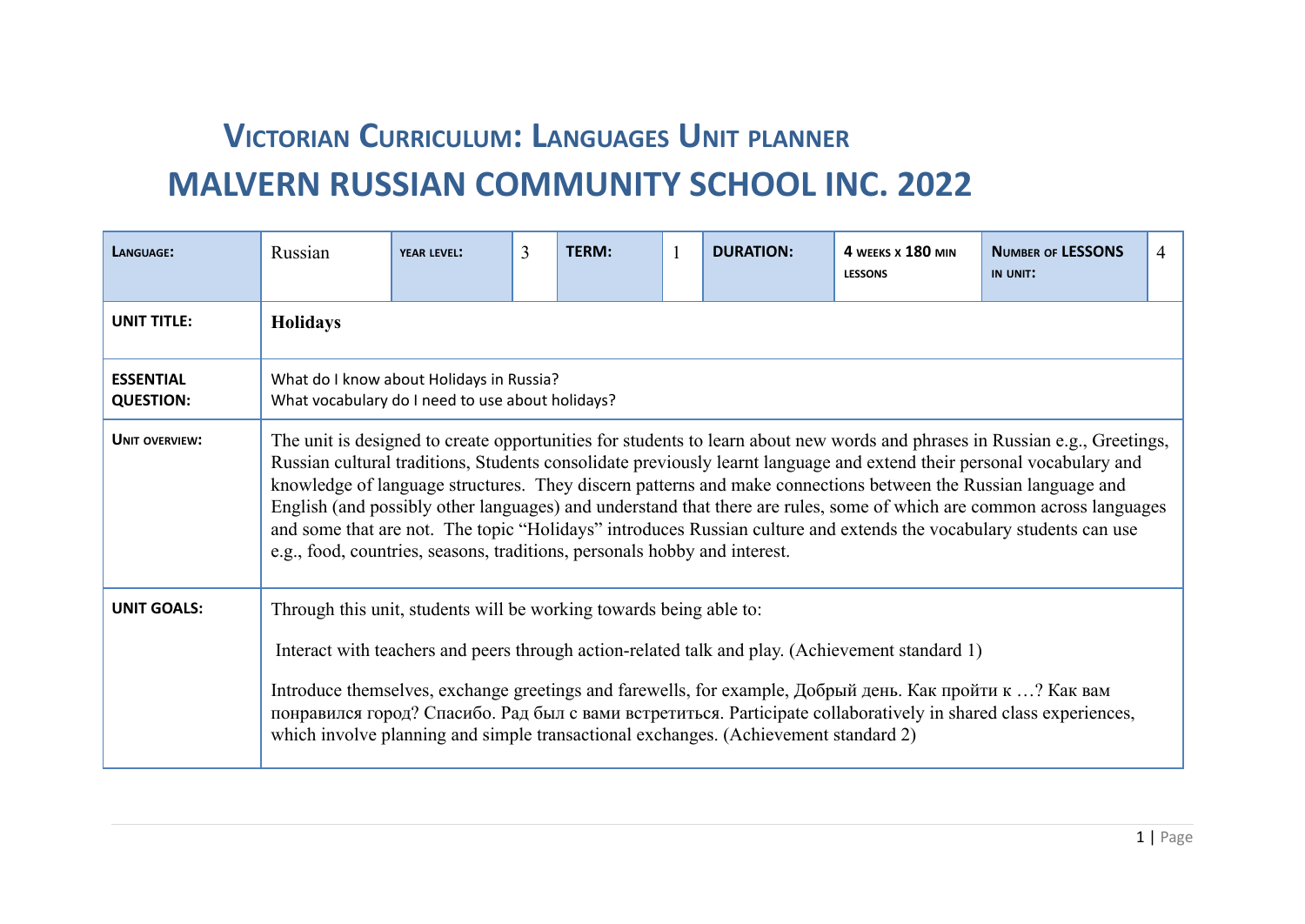|                                                                                                        | photos, maps, or charts (achievement standard 3)                                                                                                                                                                                                                                                                                                                                                                                                                                                                                                                                       | Convey information about self, others, holidays, season, food using simple statements and support materials such as                                                                                                                                                                                                                                                                                                                                                                                                                                                                                                         |  |  |  |
|--------------------------------------------------------------------------------------------------------|----------------------------------------------------------------------------------------------------------------------------------------------------------------------------------------------------------------------------------------------------------------------------------------------------------------------------------------------------------------------------------------------------------------------------------------------------------------------------------------------------------------------------------------------------------------------------------------|-----------------------------------------------------------------------------------------------------------------------------------------------------------------------------------------------------------------------------------------------------------------------------------------------------------------------------------------------------------------------------------------------------------------------------------------------------------------------------------------------------------------------------------------------------------------------------------------------------------------------------|--|--|--|
|                                                                                                        | Translate and interpret words, phrases and sentences used in familiar environments such as holidays, traditions and<br>recognising how they may have similar or different meanings to words in English or other known languages<br>(achievement standard 9)                                                                                                                                                                                                                                                                                                                            |                                                                                                                                                                                                                                                                                                                                                                                                                                                                                                                                                                                                                             |  |  |  |
|                                                                                                        | Identify, pronounce, and write the alphabet letters, recognising sound-letter relationships in the language studied<br>(achievement standard 11)                                                                                                                                                                                                                                                                                                                                                                                                                                       |                                                                                                                                                                                                                                                                                                                                                                                                                                                                                                                                                                                                                             |  |  |  |
|                                                                                                        | Identify specific words and information, such as names of people, places or objects, greetings in simple shared texts<br>related to personal worlds. (Achievement standard 12)                                                                                                                                                                                                                                                                                                                                                                                                         |                                                                                                                                                                                                                                                                                                                                                                                                                                                                                                                                                                                                                             |  |  |  |
|                                                                                                        | between cultural practices and language use (achievement standard 15)                                                                                                                                                                                                                                                                                                                                                                                                                                                                                                                  | Identify vocabulary, behaviours and expressions which reflect cultural values, beliefs, and traditions to make connections                                                                                                                                                                                                                                                                                                                                                                                                                                                                                                  |  |  |  |
| <b>Victorian</b>                                                                                       | <b>COMMUNICATING</b>                                                                                                                                                                                                                                                                                                                                                                                                                                                                                                                                                                   | UNDERSTANDING                                                                                                                                                                                                                                                                                                                                                                                                                                                                                                                                                                                                               |  |  |  |
| Curriculum:<br>Languages<br><b>STRANDS AND</b><br><b>CONTENT DESCRIPTIONS</b><br>included in this unit | Interact with peers and teacher to exchange<br>personal information about everyday routines<br>involving school and home<br>environment (VCNRC018)<br>Participate collaboratively in shared class<br>experiences which involve planning and simple<br>transactional exchanges (VCNRC019)<br>Participate in everyday classroom activities, such<br>as asking for permission, requesting help, asking<br>how to say or write something, and praising or<br>encouraging peers (VCNRC020)<br>Participate in shared imaginative activities and<br>respond by acting out events, identifying | Identify, pronounce and write the alphabet letters,<br>recognising sound-letter relationships in the language being<br>studied (VCNRU029)<br>Recognise and use elements of the language's grammar, such<br>as word order, gender and singular/plural forms, to describe<br>people, objects or events (VCNRU030)<br>Recognise the linguistic features and structures of different<br>texts used in familiar contexts (VCNRU031)<br>Identify vocabulary, behaviours and expressions which<br>reflect cultural values, beliefs and traditions to make<br>connections between cultural practices and language<br>use (VCNRU034) |  |  |  |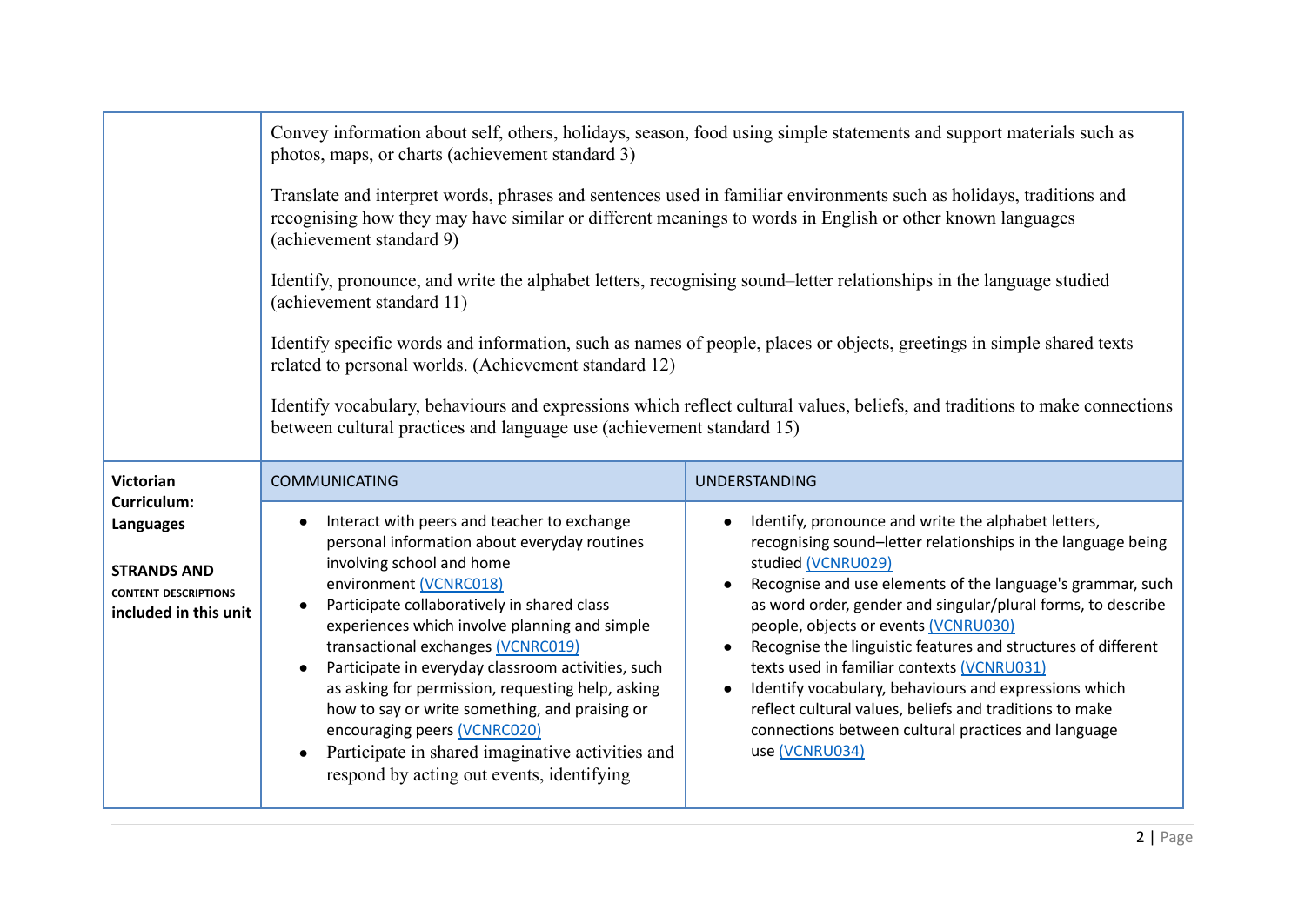| Greetings & farewells (е.д., Добрый день/вечер/утро. До свидания. Пока! До скорой встречи.)<br><b>KEY LANGUAGE</b><br><b>INTRODUCED (KEY</b><br>Expressing feelings, likes, dislikes (e.g., Как рад был Вас встретить. Приятно познакомиться. К сожалению)<br><b>WORDS &amp;</b><br><b>PHRASES)</b><br>Directions (на право, на лево, за углом, сразу за углом.)<br>Weather (Spring, summer, winter autumn); food (пирожки, пельмени, борщ, каша, блины)<br>Traditions (Масленица, Красная горка, Колядки) | favourite elements, and making simple<br>statements about characters (VCNRC023) |
|------------------------------------------------------------------------------------------------------------------------------------------------------------------------------------------------------------------------------------------------------------------------------------------------------------------------------------------------------------------------------------------------------------------------------------------------------------------------------------------------------------|---------------------------------------------------------------------------------|
| Туре of holidays (катание на коньках, на лыжах, поход, собирание грибов, ягод, купание – в озерах, реках,<br>морях.)                                                                                                                                                                                                                                                                                                                                                                                       |                                                                                 |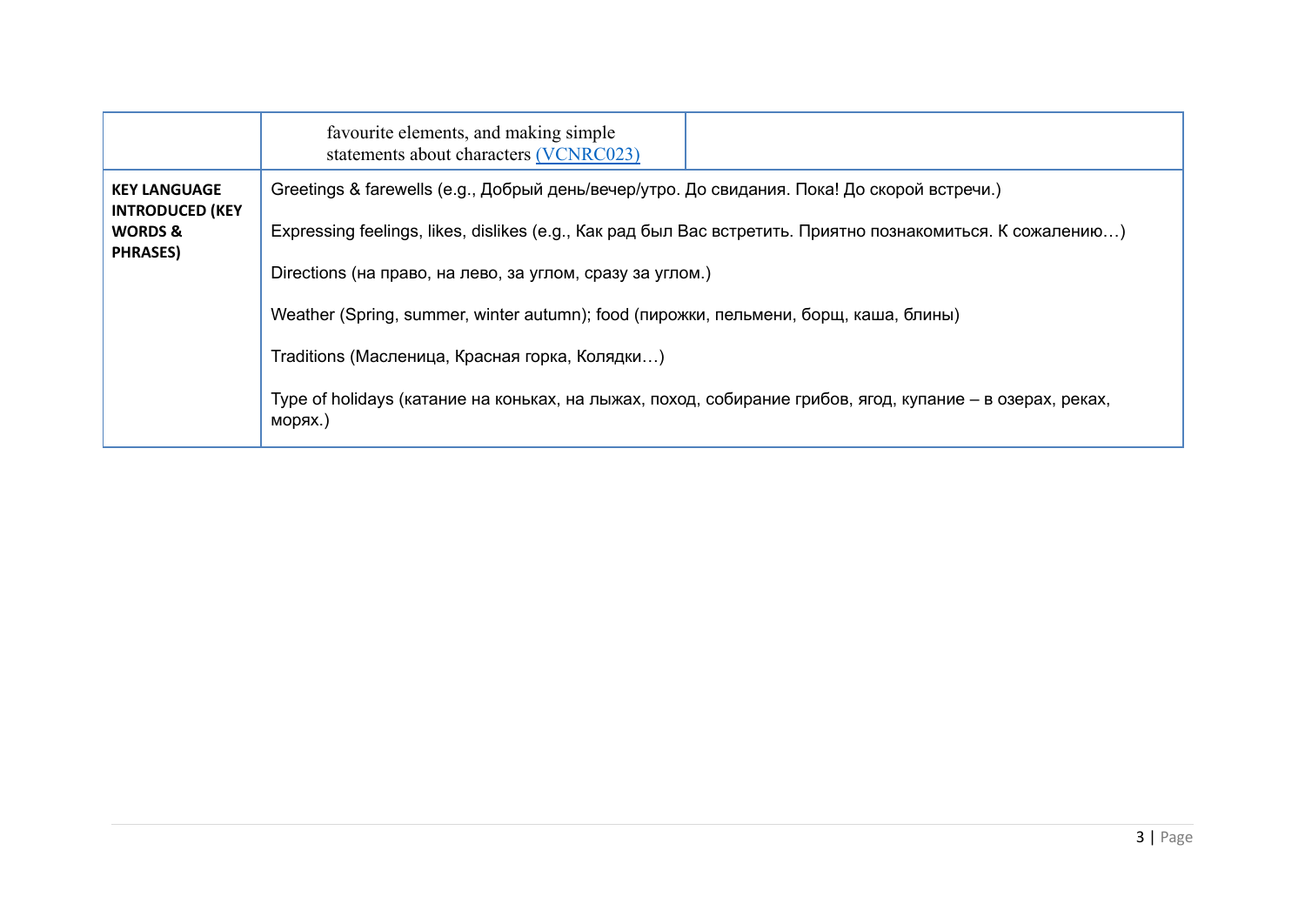| <b>UNIT OUTLINE</b> |                                                                                                                                                                                                                                                        |                                                                                                                                                                                                                                                                                                                                                                                                                                                                                                                                                                 |                                                                                                                                                                                                                   |                                                                                                                                                                                                                                                                                                                    |                                                                                                                                                                                                                     |
|---------------------|--------------------------------------------------------------------------------------------------------------------------------------------------------------------------------------------------------------------------------------------------------|-----------------------------------------------------------------------------------------------------------------------------------------------------------------------------------------------------------------------------------------------------------------------------------------------------------------------------------------------------------------------------------------------------------------------------------------------------------------------------------------------------------------------------------------------------------------|-------------------------------------------------------------------------------------------------------------------------------------------------------------------------------------------------------------------|--------------------------------------------------------------------------------------------------------------------------------------------------------------------------------------------------------------------------------------------------------------------------------------------------------------------|---------------------------------------------------------------------------------------------------------------------------------------------------------------------------------------------------------------------|
| <b>LESSON</b>       | <b>LEARNING INTENTIONS:</b>                                                                                                                                                                                                                            | <b>LEARNING ACTIVITIES:</b>                                                                                                                                                                                                                                                                                                                                                                                                                                                                                                                                     | <b>KEY</b><br>ASSESSMENT<br>TASKS:                                                                                                                                                                                | <b>KEY LANGUAGE:</b>                                                                                                                                                                                                                                                                                               | <b>RESOURCES:</b>                                                                                                                                                                                                   |
| $\mathbf{1}$        | We are learning to:<br>to practice greetings in<br>Russian<br>to use questions for<br>directions<br>to express our feelings<br>Russian words for type of<br>holidays<br><b>Practice Past and Future</b><br>tense of verbs<br><b>Personal Pronounce</b> | Morning warm up time - encourage<br>students to repeat modelled TL<br>language: Students share a highlight of<br>their week (if possible, in TL, in English if<br>necessary) - teacher translates, and<br>students repeat in Russian.<br><b>Learning Experiences</b><br>Teacher discusses where children go on<br>holidays / what they do at home during<br>holidays.<br>Make up 4 questions for children to<br>answer about the most recent holiday<br>they had.<br>Explicit teaching and modelling by using<br>pictures, books, gestures etc. Video<br>sounds | Respond to<br>and/or repeat<br>modelled<br>language by<br>using key<br>phrases.<br>Write simple<br>sentences<br>based on<br>modelled<br>examples<br>listen to short,<br>simple texts<br>and show<br>understanding | Слова<br>приветствия:<br>Доброе утро,<br>Рад с вами<br>познакомиться.<br>До свидания.<br>До скорой<br>встречи. Пока.<br>Увидимся<br>Направления:<br>как пройти<br>в. $.$ ? Где<br>находиться?<br>Направо,<br>налево и т. д.<br>Название<br>городов и<br>праздников в<br>России.<br>Катание на<br>коньках,<br>лыжах | Text book:<br>Учебник по<br>русскому<br>ЯЗЫКУ<br>Рамзаева 3<br>КЛ.<br>Рабочая<br>тетрадь<br>Reading<br>book:<br>Учебник по<br>чтению 3<br>КЛ.<br>* "Magic<br>Words"<br>p.131<br>Video<br>Teacher's<br>distributions |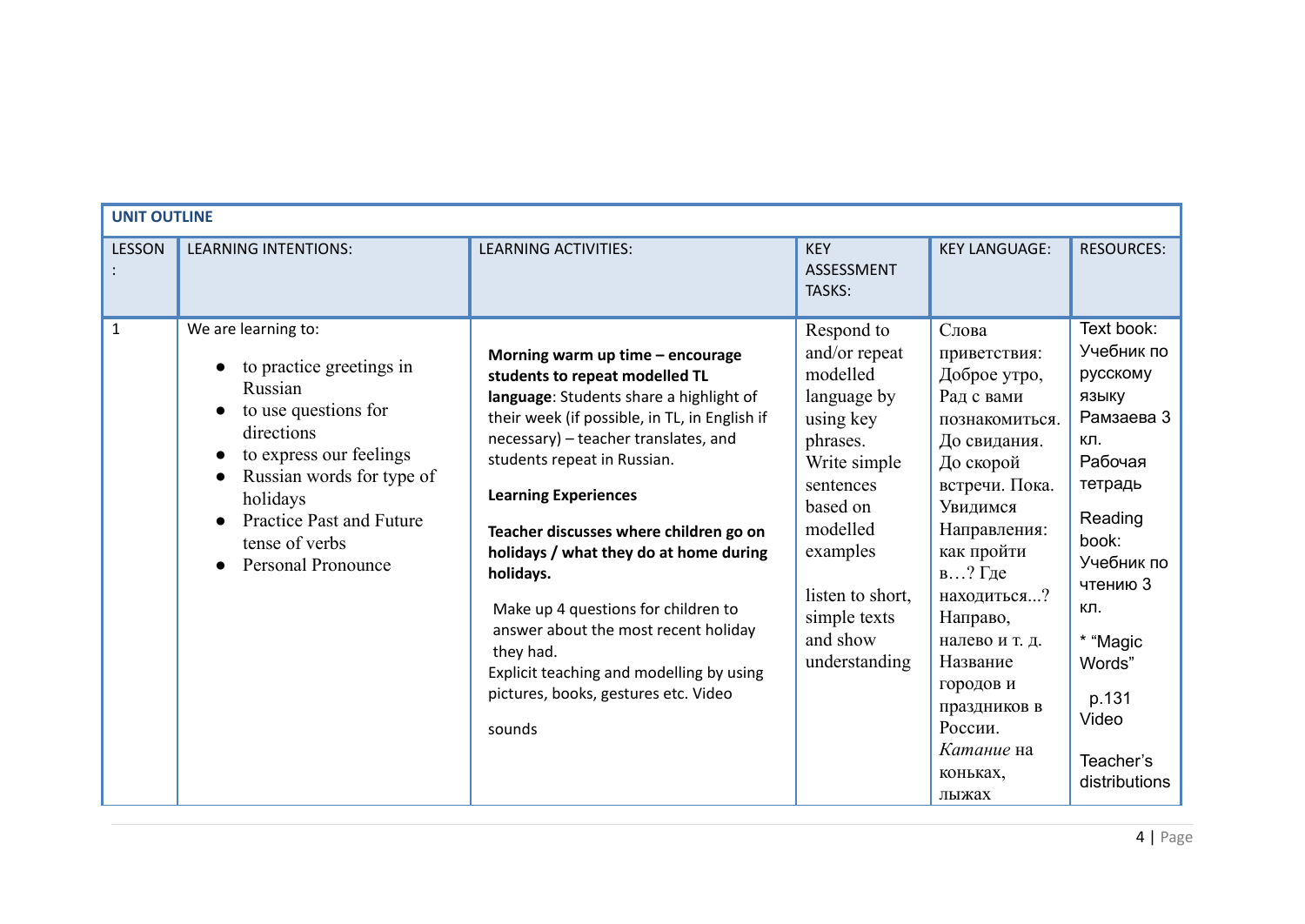|  | Introduce new vocabulary for topic.       | Сбор ягод | materials    |
|--|-------------------------------------------|-----------|--------------|
|  |                                           |           | relating to  |
|  | Teacher explicitly models use of Past and | Плавание  |              |
|  | Future time of verbs (е.g., Я был, Я      |           | <b>Topic</b> |
|  | поеду) and concentrate on using           |           |              |
|  |                                           |           |              |
|  | pronounce (Я-мы. Ты-Вы. Он, она, оно      |           |              |
|  | $-$ OHM.)                                 |           |              |
|  | Independent learning activity:            |           |              |
|  | Students create 4 their own sentence in   |           |              |
|  | Past and Future tenses using pronounce.   |           |              |
|  |                                           |           |              |
|  | <b>Presentation of students work:</b>     |           |              |
|  | Sharing work by speaking/repeating        |           |              |
|  | modelled sentence /students listening     |           |              |
|  | and asking the questions.                 |           |              |
|  |                                           |           |              |
|  | <b>Short break.</b>                       |           |              |
|  | <b>Back in class:</b>                     |           |              |
|  | Watching a film about celebrations in     |           |              |
|  | Russia and cities.                        |           |              |
|  |                                           |           |              |
|  | Teacher stops clip when necessary &       |           |              |
|  | leads class discussion about the words    |           |              |
|  | (food, traditions, places) students can   |           |              |
|  | identify in the video.)                   |           |              |
|  |                                           |           |              |
|  | Discussions what they learn from the      |           |              |
|  | film.                                     |           |              |
|  |                                           |           |              |
|  | Word building activities.                 |           |              |
|  |                                           |           |              |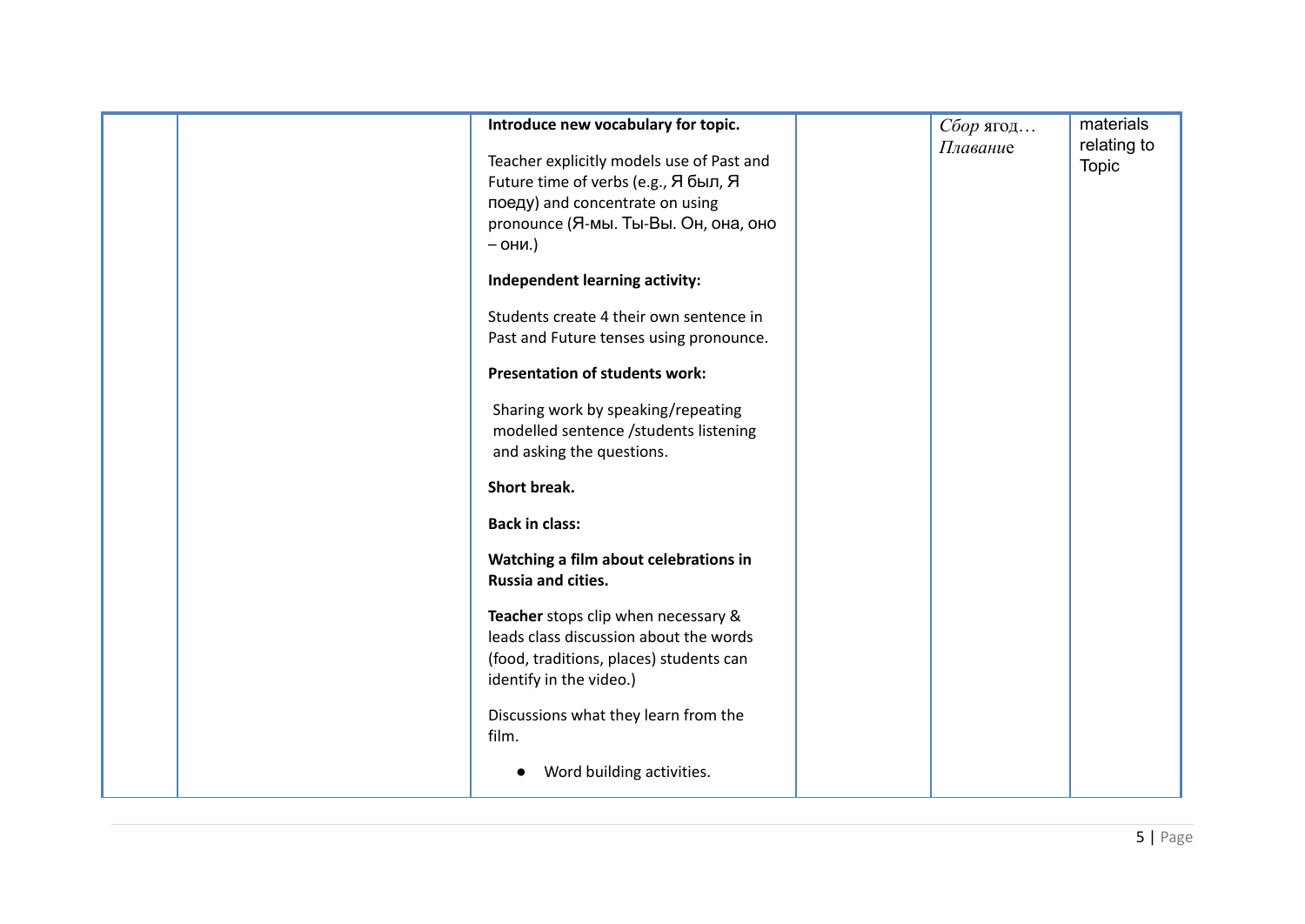|  | Teacher models labelling informal sharing                                             |  |  |
|--|---------------------------------------------------------------------------------------|--|--|
|  | /individual speaking about likes/dislikes                                             |  |  |
|  | in TL with peers - sharing work in circle by<br>speaking/repeating modelled sentence. |  |  |
|  |                                                                                       |  |  |
|  | Lunch time.                                                                           |  |  |
|  | Back to class- practice in using new                                                  |  |  |
|  | vocabulary                                                                            |  |  |
|  | Crossword "Russian Cities"                                                            |  |  |
|  | <b>Team work</b>                                                                      |  |  |
|  | Project: Creation of Class book (during                                               |  |  |
|  | the units' children will create a Class                                               |  |  |
|  | book.                                                                                 |  |  |
|  |                                                                                       |  |  |
|  | <b>Reflection time:</b>                                                               |  |  |
|  | What did we learn today?                                                              |  |  |
|  | Teacher models key vocab/sentences                                                    |  |  |
|  | Home work                                                                             |  |  |
|  | Bring photos of their holidays                                                        |  |  |
|  | Prepare shot story about your holiday.                                                |  |  |
|  | Bring a photo for class book                                                          |  |  |
|  |                                                                                       |  |  |
|  |                                                                                       |  |  |
|  |                                                                                       |  |  |
|  |                                                                                       |  |  |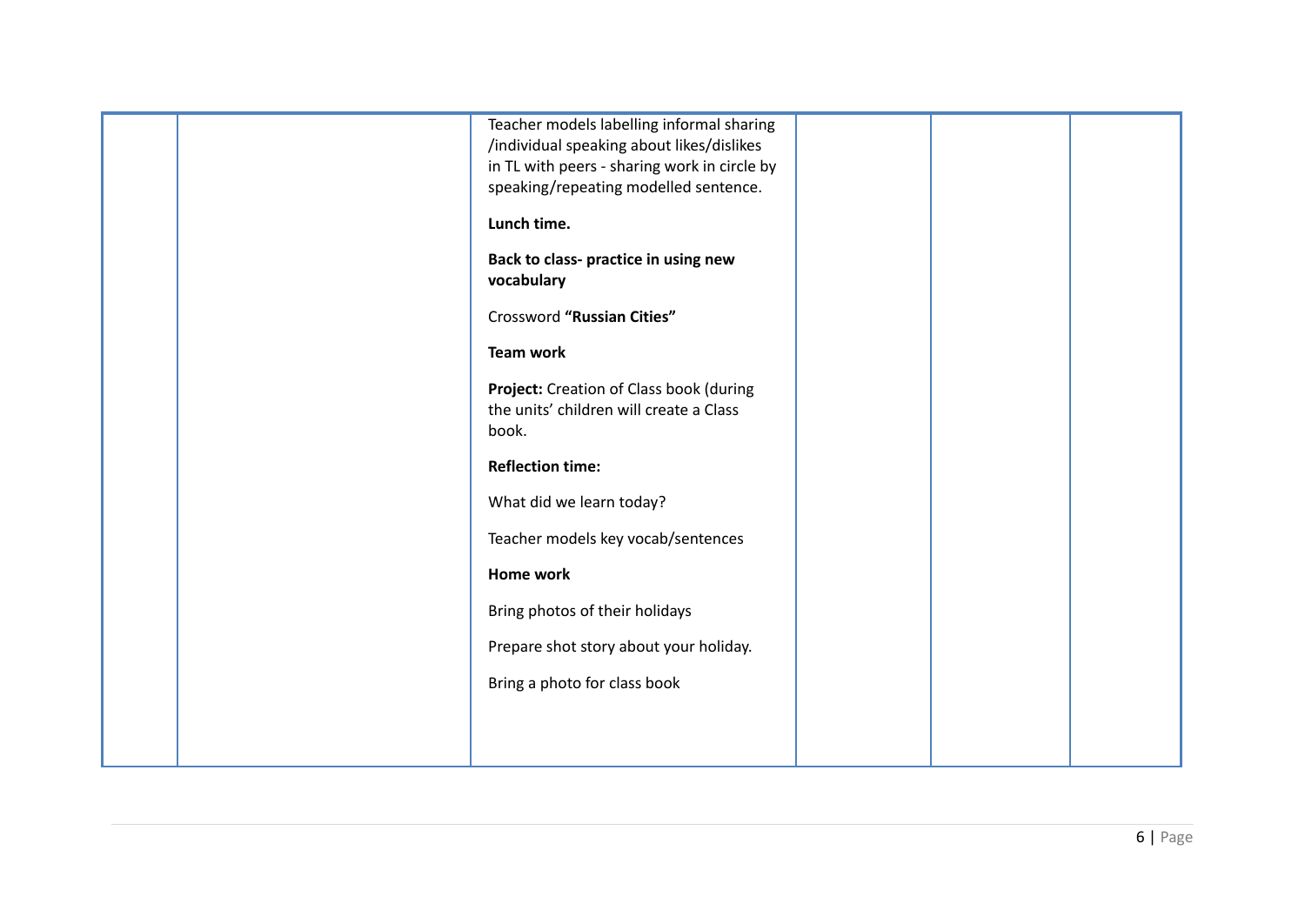| $\overline{2}$ | We are learning          | Morning warm up time $-$ encourage              | construct                    | Рецепт,        | Video        |
|----------------|--------------------------|-------------------------------------------------|------------------------------|----------------|--------------|
|                |                          | students to repeat modelled TL                  | questions                    | Ингредиенты.   | Teacher's    |
|                | Russian traditional food | language: Students share a highlight of         | themselves                   | Название       | distribution |
|                |                          | their week (if possible, in TL, in English      | using                        | овощей, блюд   | s materials  |
|                |                          | if necessary) – teacher translates, and         | information                  | русской кухни  | relating to  |
|                |                          | students repeat in Russian                      | from the                     | - блины, борщ, | Topic        |
|                |                          | <b>Brainstorm</b>                               | answers they                 | пироги,        | Craft        |
|                |                          | Russian traditional dishes - make a list        | receive in                   | пельмени,      |              |
|                |                          | -word search. *Play word chain games            | structured                   | каша           |              |
|                |                          | using any food word. *Label sections            | situations/                  |                |              |
|                |                          | of a Supermarket store.                         | write simple                 |                |              |
|                |                          | Writing:                                        | sentences                    |                |              |
|                |                          | Writing recipe's                                | based on                     |                |              |
|                |                          | Read a recipe for selected dishes               | modelled                     |                |              |
|                |                          | 3. Read dialogue e.g., at a Restaurant.         | examples/                    |                |              |
|                |                          | <i>*Role-play</i> – order food at a Restaurant. | appropriately                |                |              |
|                |                          | *Buy products in a Supermarket.                 | integrate many<br>culturally |                |              |
|                |                          | Write a detailed recipe of a favourite          | specific<br>gestures into    |                |              |
|                |                          | dish.                                           | their oral                   |                |              |
|                |                          | Rewrite a recipe - reordering steps.            | communicatio                 |                |              |
|                |                          | *Write an invitation to a party. *Write a       | n                            |                |              |
|                |                          | letter to a pen pal about Russian               |                              |                |              |
|                |                          | food/food in Australia.                         |                              |                |              |
|                |                          |                                                 |                              |                |              |
|                |                          | Descriptions of what children usually eat       |                              |                |              |
|                |                          | for breakfast, lunch, and dinner.               |                              |                |              |
|                |                          | <b>Team work</b>                                |                              |                |              |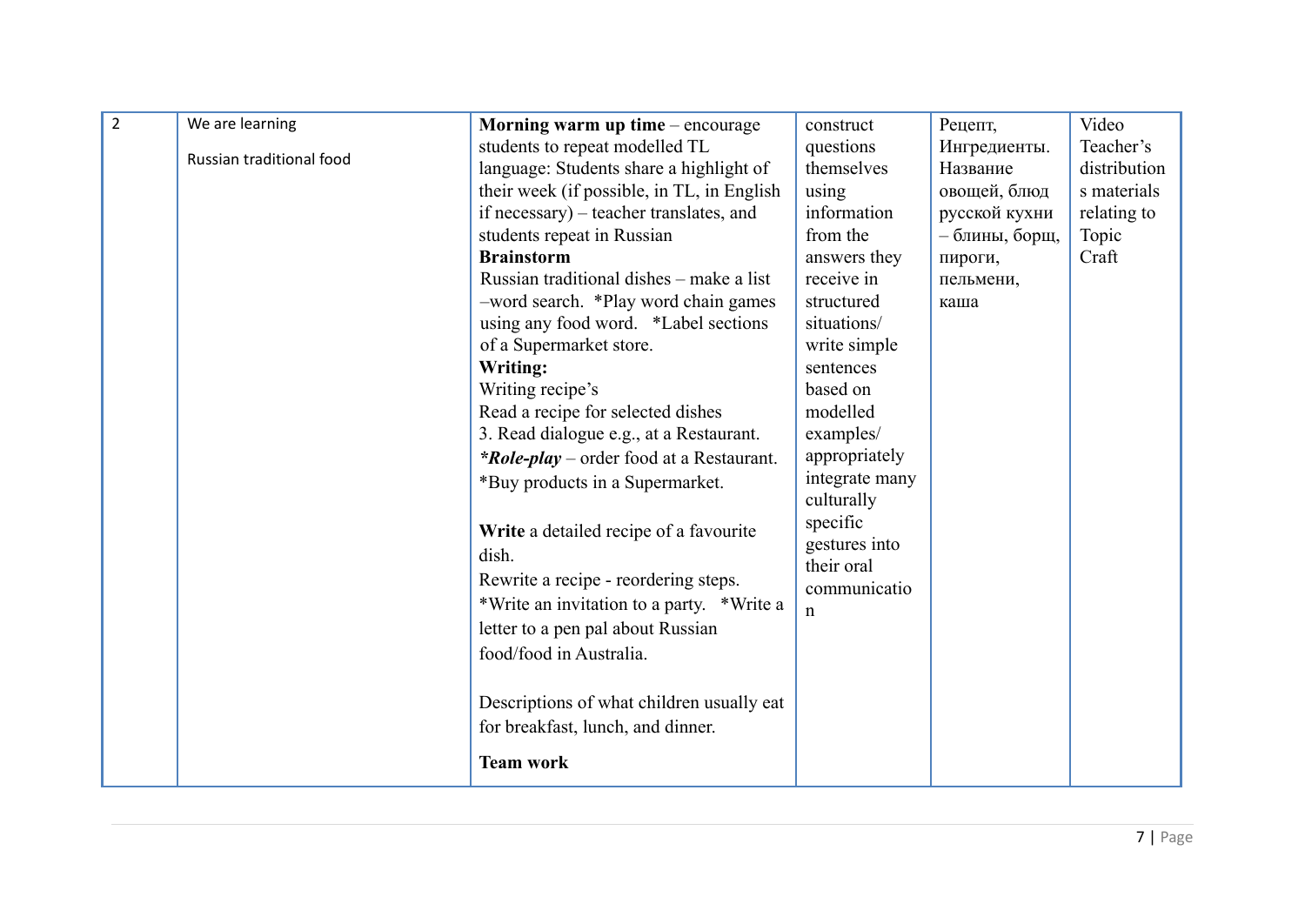|                |                                                                                                                                                                                                              | Project: Creation of Class book (during<br>the units' children will create a Class<br>book.                                                                                                                                                                                                                                                                                                               |                                                                                                                                                                                                    |                                                                                                                             |                                                                           |
|----------------|--------------------------------------------------------------------------------------------------------------------------------------------------------------------------------------------------------------|-----------------------------------------------------------------------------------------------------------------------------------------------------------------------------------------------------------------------------------------------------------------------------------------------------------------------------------------------------------------------------------------------------------|----------------------------------------------------------------------------------------------------------------------------------------------------------------------------------------------------|-----------------------------------------------------------------------------------------------------------------------------|---------------------------------------------------------------------------|
|                |                                                                                                                                                                                                              | <b>Reflection time:</b><br>What did we learn today?<br>Teacher models key vocab/sentences                                                                                                                                                                                                                                                                                                                 |                                                                                                                                                                                                    |                                                                                                                             |                                                                           |
|                |                                                                                                                                                                                                              | <b>Home work</b>                                                                                                                                                                                                                                                                                                                                                                                          |                                                                                                                                                                                                    |                                                                                                                             |                                                                           |
|                |                                                                                                                                                                                                              | Write and bring family recipe for Class<br>book                                                                                                                                                                                                                                                                                                                                                           |                                                                                                                                                                                                    |                                                                                                                             |                                                                           |
| $\overline{3}$ | We are revise months of the year, days<br>of the week. Learn to reply to<br>questions in full sentences. Learn to<br>talk about the weather. Listen to<br>statements and indicate if they are<br>true/false. | Morning warm up time $-$ encourage<br>students to repeat modelled TL<br>language: Students share a highlight<br>of their week (if possible, in TL, in<br>English if necessary) – teacher<br>translates, and students repeat in<br>Russian<br>Class splits in groups to prepare<br>presentation of home work<br><b>Oral presentation:</b> Groups present<br>finished work e.g., the best family<br>recipes | •write simple<br>sentences<br>based on<br>modelled<br>examples<br>•listen to short,<br>simple texts<br>and show<br>understanding<br>•use a<br>dictionary in<br>guided<br>situations to<br>find the | Осень, зима,<br>лето, весна.<br>Шторм,<br>ураган,<br>метелица<br>Замерзнуть,<br>Занести<br>снегом,<br>снежинка,<br>оттепель | Video<br>Teacher's<br>distribution<br>s materials<br>relating to<br>Topic |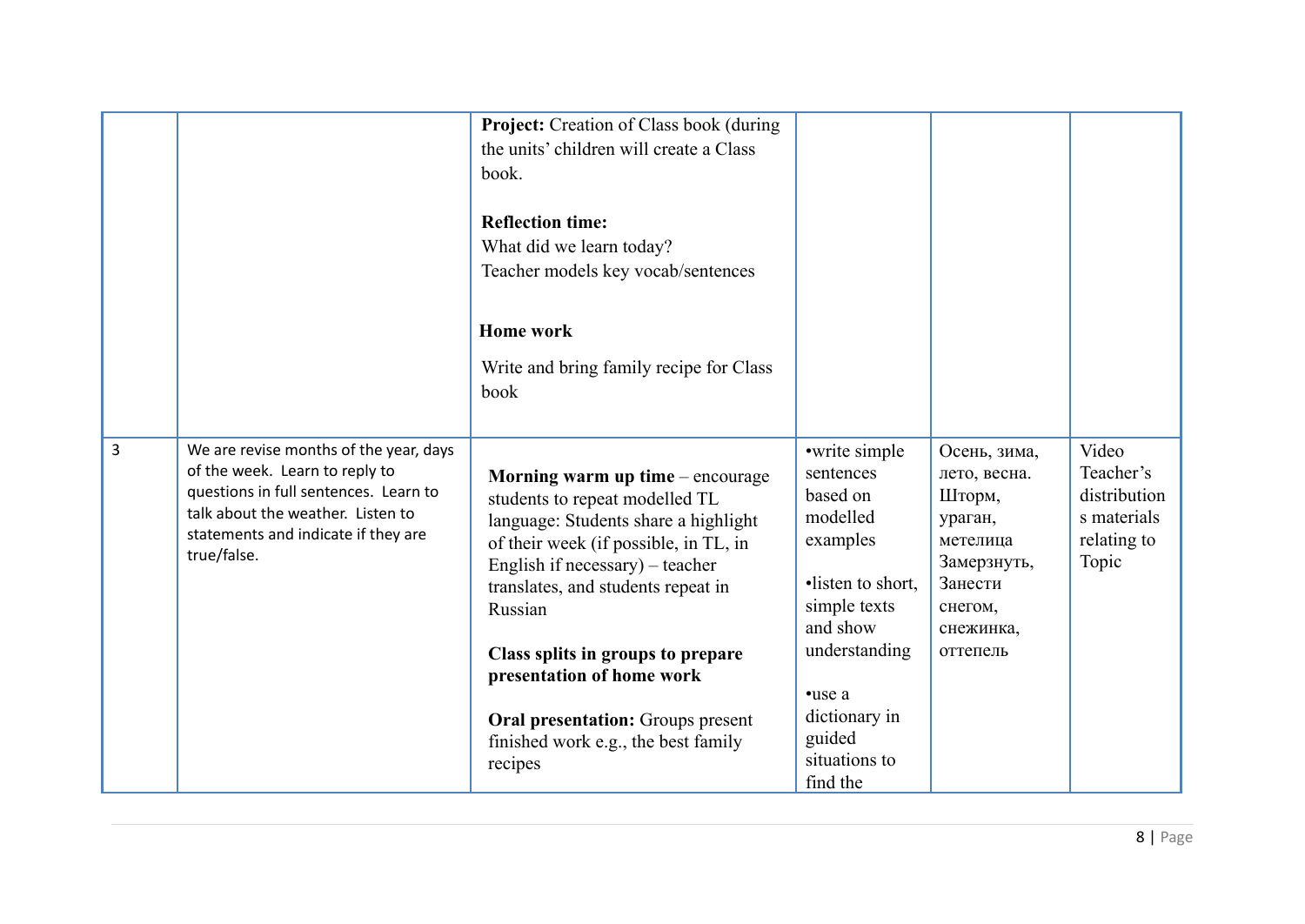| Groups present to peers in class using<br>modelled TL<br>If possible: students invite parents or<br>grandparents to do a presentation as<br>well<br>(e.g., pan-cakes and make them in<br>class for lunch break)                                                                                                                                                                                                                                                                                                               | meaning of<br>simple words<br>and to expand<br>their<br>vocabulary<br>resources |  |
|-------------------------------------------------------------------------------------------------------------------------------------------------------------------------------------------------------------------------------------------------------------------------------------------------------------------------------------------------------------------------------------------------------------------------------------------------------------------------------------------------------------------------------|---------------------------------------------------------------------------------|--|
| <b>Revising:</b><br>Check what children know about<br>seasons of the year $-$ oral quiz.<br>List and revise all the months of the<br>year.<br>Discuss what months fall into what<br>seasons in Australia / Russia. *.<br>Watch a video '12 Months'                                                                                                                                                                                                                                                                            |                                                                                 |  |
| <b>Class and individual activities:</b><br>Discuss and compare seasons based<br>on an illustration. *Draw up a chart of<br>favourite activities for each season<br>and individually illustrate each season.<br>*Make up sentences using information<br>gathered from discussion and write up<br>the sentences on w/b. *Children. read<br>then copy the sentences filling the<br>gap/completing them with chosen<br>alternatives.<br>Learn to recite a poem e.g. 'Autumn'<br>Has Come'<br>Roleplay then make up own dialogues. |                                                                                 |  |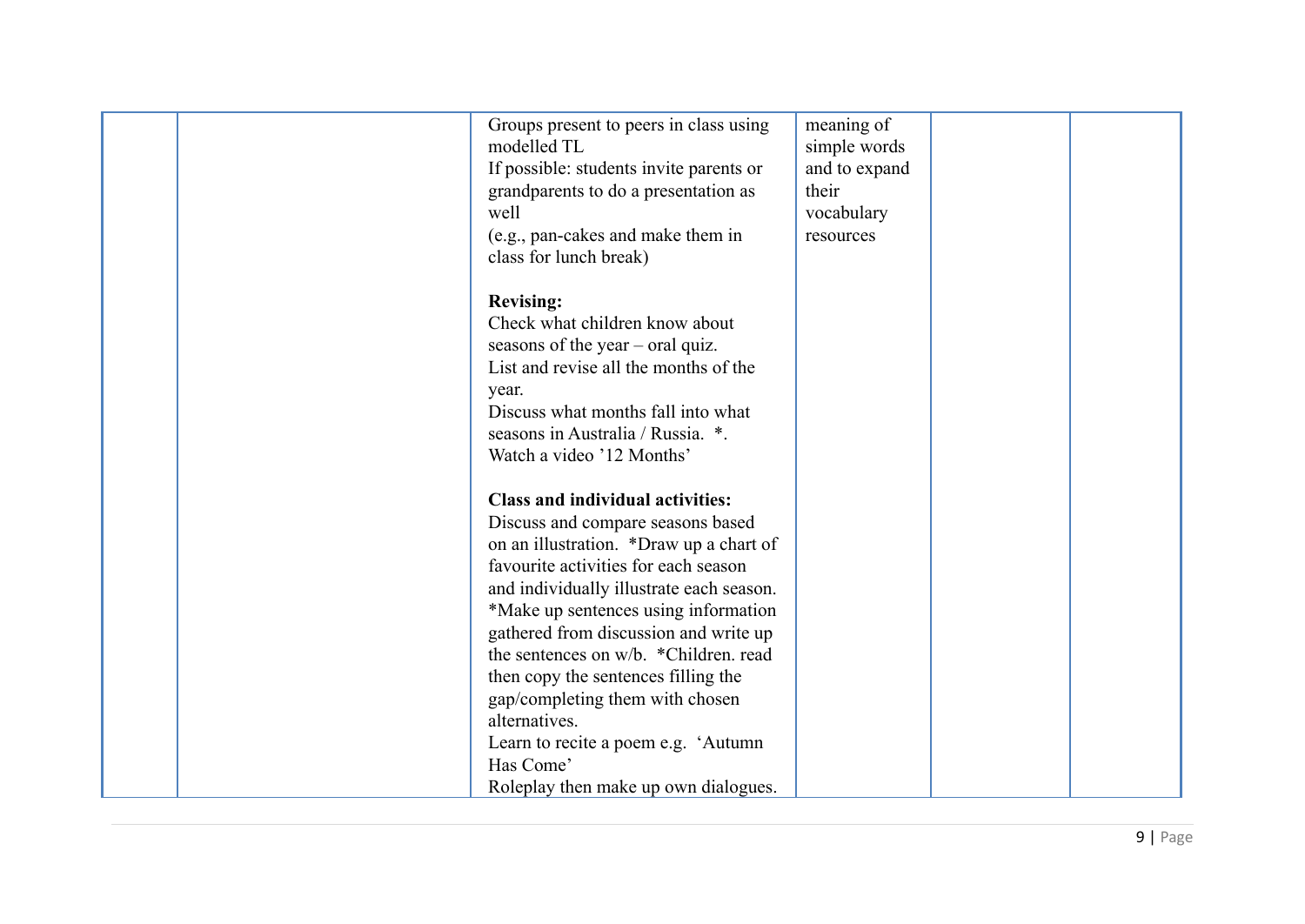|  | Reading<br>Read selected texts for each season -<br>'Four Wishes' -Study relevant vocab.<br>*Answer questions (written/oral).<br>Fill the gap. *Write<br>dialogue/description of a chosen<br>season using a given model.       |  |  |
|--|--------------------------------------------------------------------------------------------------------------------------------------------------------------------------------------------------------------------------------|--|--|
|  | <b>Team work</b><br>Write a class letter together then<br>individually reply to it answering<br>questions (50 words)                                                                                                           |  |  |
|  | Project: Creation of Class book<br>(during the units' children will create<br>a Class book.                                                                                                                                    |  |  |
|  | <b>Reflection time:</b><br>What did we learn today?<br>Teacher models key vocab/sentences<br>What new do the children learn about<br>seasons today?<br>What is the main difference between<br>seasons in Russia and Australia? |  |  |
|  | <b>Home work</b><br>Learn a poem 'Autumn Has Come'                                                                                                                                                                             |  |  |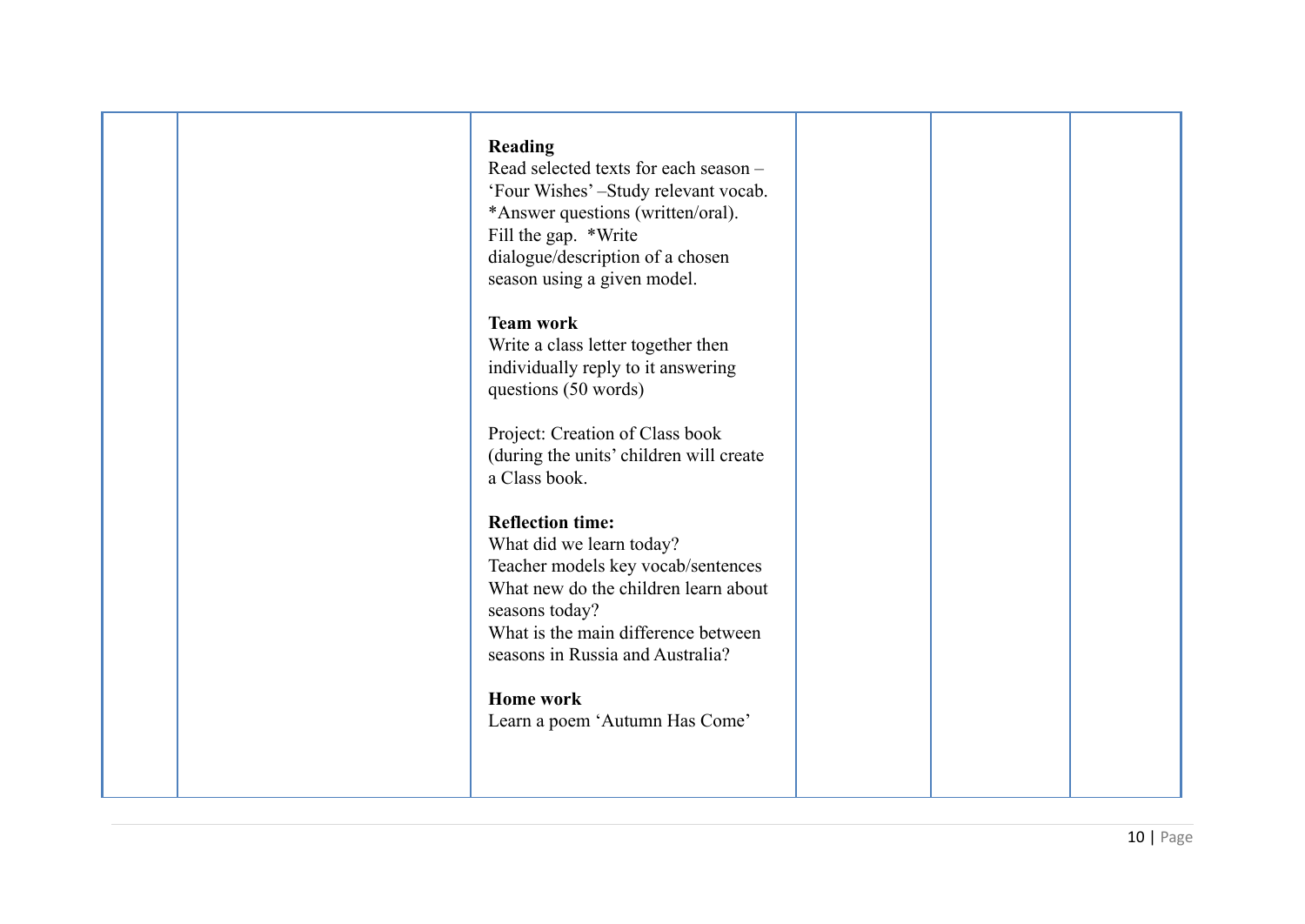| $\overline{4}$ | We are learning to:                   | Morning warm up time – encourage           | •compare like  | (Revising all) | Video        |
|----------------|---------------------------------------|--------------------------------------------|----------------|----------------|--------------|
|                |                                       | students to repeat modelled TL             | events in      | Повторение     | Teacher's    |
|                | Demonstrate comprehension of          | language: Students share a highlight of    | cultures which |                | distribution |
|                | information gained through            | their week (if possible, in TL, in English | use different  |                | s materials  |
|                | listening activities by selecting     | if necessary) – teacher translates, and    | languages      |                | relating to  |
|                | appropriate pictures, completing      | students repeat in Russian                 |                |                | Topic        |
|                | sentences, selecting alternatives,    |                                            | •explore a     |                | Craft        |
|                | illustrating, completing a table etc. | <b>Reading:</b>                            | topic of       |                |              |
|                | *In pairs make statements and ask     | Shot videos about Russian and              | interest       |                |              |
|                | questions about holidays *            | Australian satires.                        | through the    |                |              |
|                | We are learning to share our work     | Read short stories of descriptions about   | language       |                |              |
|                | in Russian (TL)                       | major cities of Russia and Australia.      |                |                |              |
|                |                                       | Compare facts about cities in 2            |                |                |              |
|                |                                       | countries/2 cities.                        |                |                |              |
|                |                                       |                                            |                |                |              |
|                |                                       | Working in a group:                        |                |                |              |
|                |                                       | Convey the information read in the form    |                |                |              |
|                |                                       | of an oral or written report. (Examples)   |                |                |              |
|                |                                       | Oral presentation: Children read what      |                |                |              |
|                |                                       | they did.                                  |                |                |              |
|                |                                       | <b>Writing:</b>                            |                |                |              |
|                |                                       | Reply to a letter from a pen pal in        |                |                |              |
|                |                                       | Russia, answering questions about          |                |                |              |
|                |                                       | Melbourne and Australia.                   |                |                |              |
|                |                                       |                                            |                |                |              |
|                |                                       | <b>Reflection time:</b>                    |                |                |              |
|                |                                       | <b>Team work</b>                           |                |                |              |
|                |                                       | Project: Creation of Class book.           |                |                |              |
|                |                                       | Finalised Class book "Holidays"            |                |                |              |
|                |                                       | There are 4 parts in a book.               |                |                |              |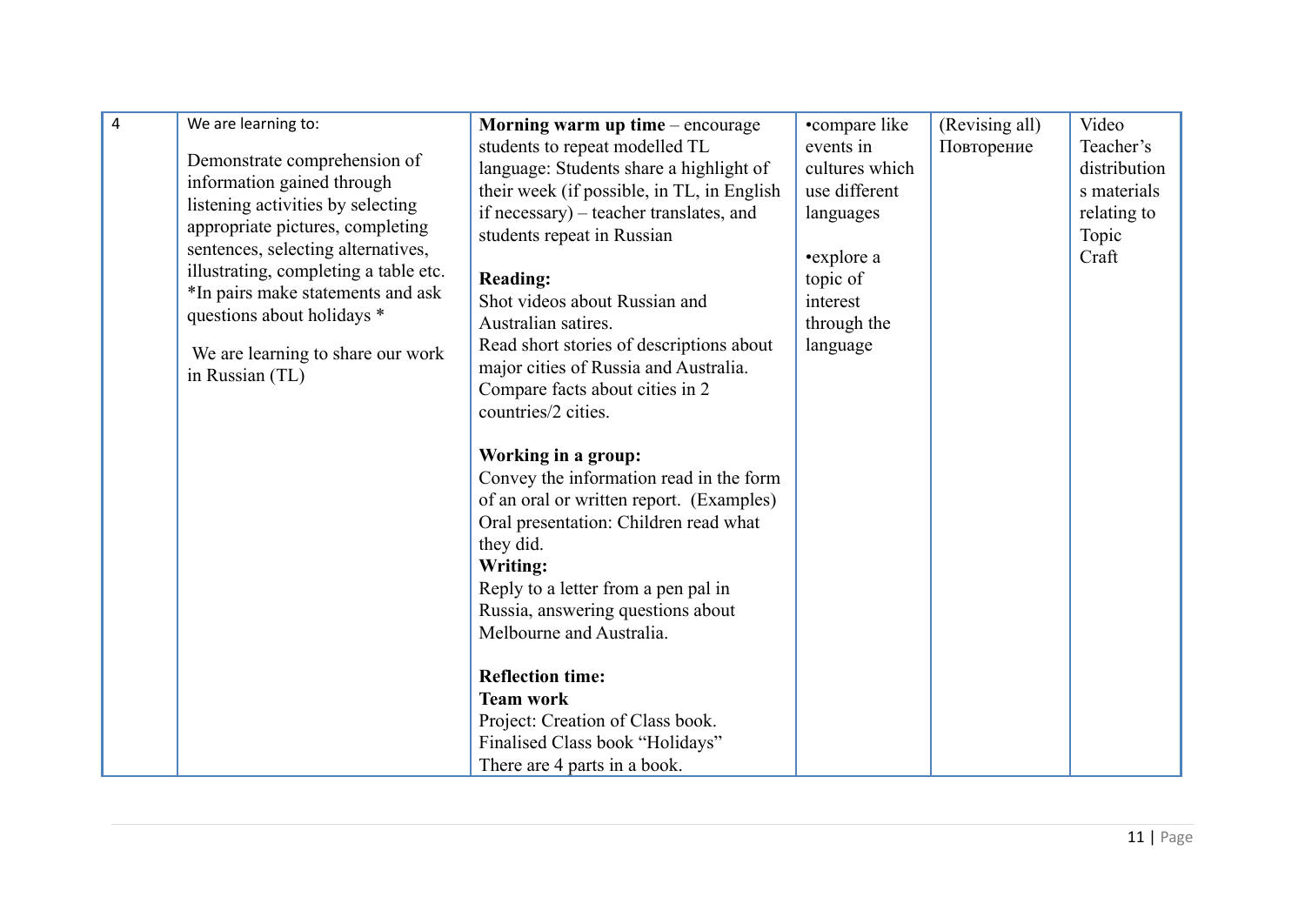| Children are divided for 4 groups. All<br>groups represent each part (reading,<br>presentation, reflection.<br><b>Home work</b><br>Ex; writing p.45 Ramsaeva<br>Reading |  |  |
|-------------------------------------------------------------------------------------------------------------------------------------------------------------------------|--|--|
|                                                                                                                                                                         |  |  |
|                                                                                                                                                                         |  |  |

**VICTORIAN CURRICULUM:** *RUSSIAN* **ACHIEVEMENT STANDARD**

| By the end of Level $\frac{4}{1}$ , students:                                                      | Activities from this unit which contribute to longer  |
|----------------------------------------------------------------------------------------------------|-------------------------------------------------------|
| (Standards covered in this unit are underlined and numbered in brackets below as                   | term assessment and reporting against elements of the |
| well as above)                                                                                     | <b>Achievement Standards</b>                          |
| Interact with the teacher and peers to share simple information about aspects of their lives, such | Morning warm up                                       |
| as school, home, and everyday routines                                                             | Reflection time                                       |
| (Achievement standard 1)                                                                           | Class book                                            |
| They use formulaic expressions when participating in classroom routines, collaborative             | Roleplay, discussion                                  |
| activities, and simple transactional exchanges, such as praising and encouraging others, asking    | <b>Brainstorm</b>                                     |
| for assistance, seeking clarification, requesting permission.                                      | List                                                  |
| (Achievement standard 2)                                                                           | Word chain game                                       |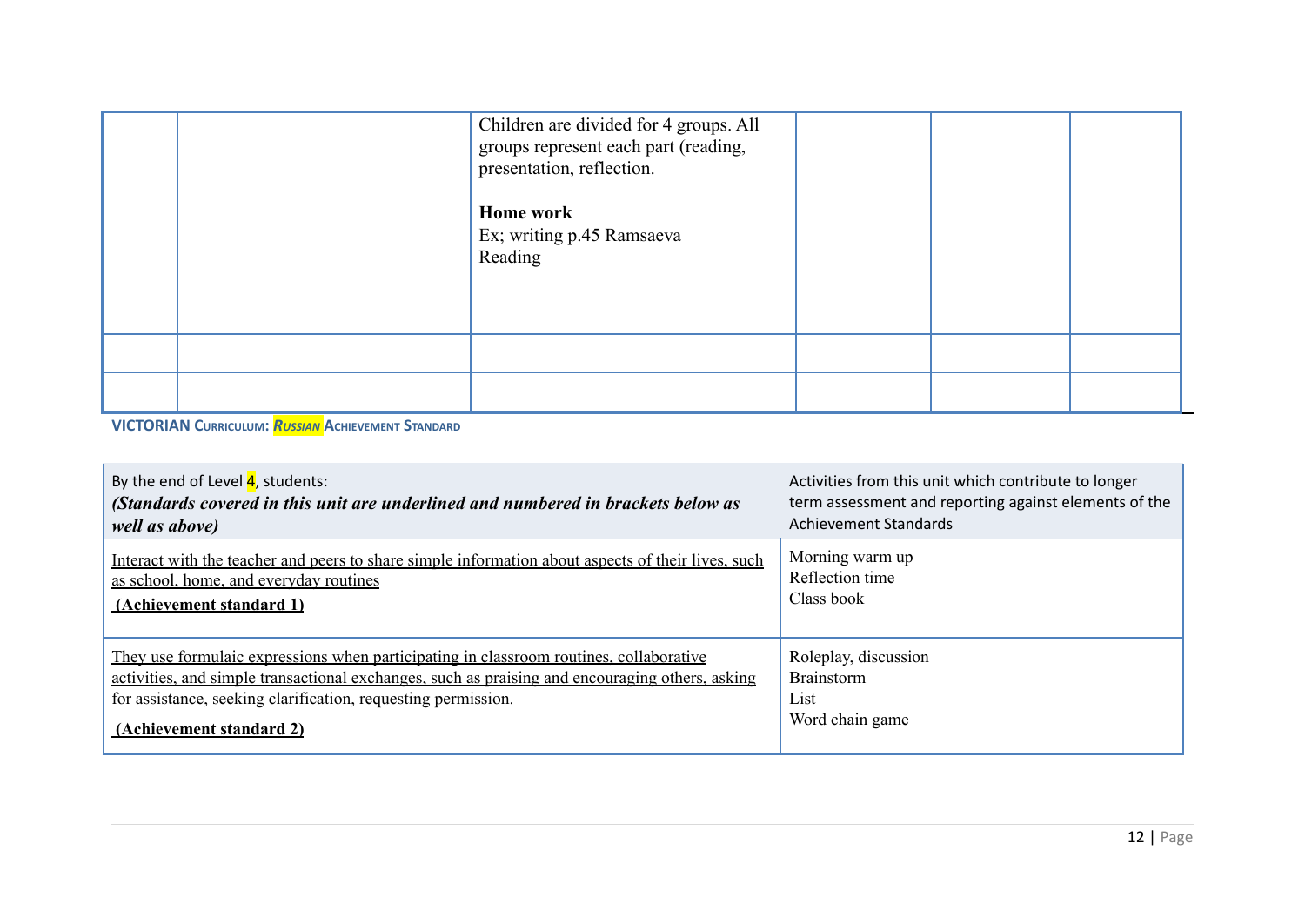| They use features of pronunciation when asking questions and making statements and<br>exclamation, including use of the accent mark if applicable.                                          | Dialogue, Roleplay                             |
|---------------------------------------------------------------------------------------------------------------------------------------------------------------------------------------------|------------------------------------------------|
| (Achievement standard 3)                                                                                                                                                                    |                                                |
| Students locate information related to everyday contexts and routines and use simple statements<br>and support materials to present information about themselves, others, home, and school. |                                                |
| (Achievement standard 4)                                                                                                                                                                    |                                                |
| They respond to imaginative texts by talking about favourite elements, acting out events and<br>making simple statements about characters.                                                  | Roleplay, discussion                           |
| (Achievement standard 5)                                                                                                                                                                    |                                                |
| They perform and create short imaginative texts, using formulaic expressions and modelled<br>language.                                                                                      |                                                |
| (Achievement standard 6)                                                                                                                                                                    |                                                |
| Students use vocabulary related to school, home and everyday routines and describe people,<br>objects or events using adjectives and adverbs.                                               |                                                |
| (Achievement standard 7)                                                                                                                                                                    |                                                |
| They use appropriate grammar and syntax in simple spoken and written texts.                                                                                                                 | writing Invitation and Recipe, discussion      |
| (Achievement standard 8)                                                                                                                                                                    |                                                |
| They translate and interpret common words and frequently used language relating to familiar<br>environments                                                                                 | build new Vocabulary-list, Word chain game     |
| (Achievement standard 9)                                                                                                                                                                    |                                                |
| They create simple bilingual resources for the classroom, such as picture dictionaries and<br>captions.                                                                                     | Writing, craft - class book, convey, team work |
| (Achievement standard 10)                                                                                                                                                                   |                                                |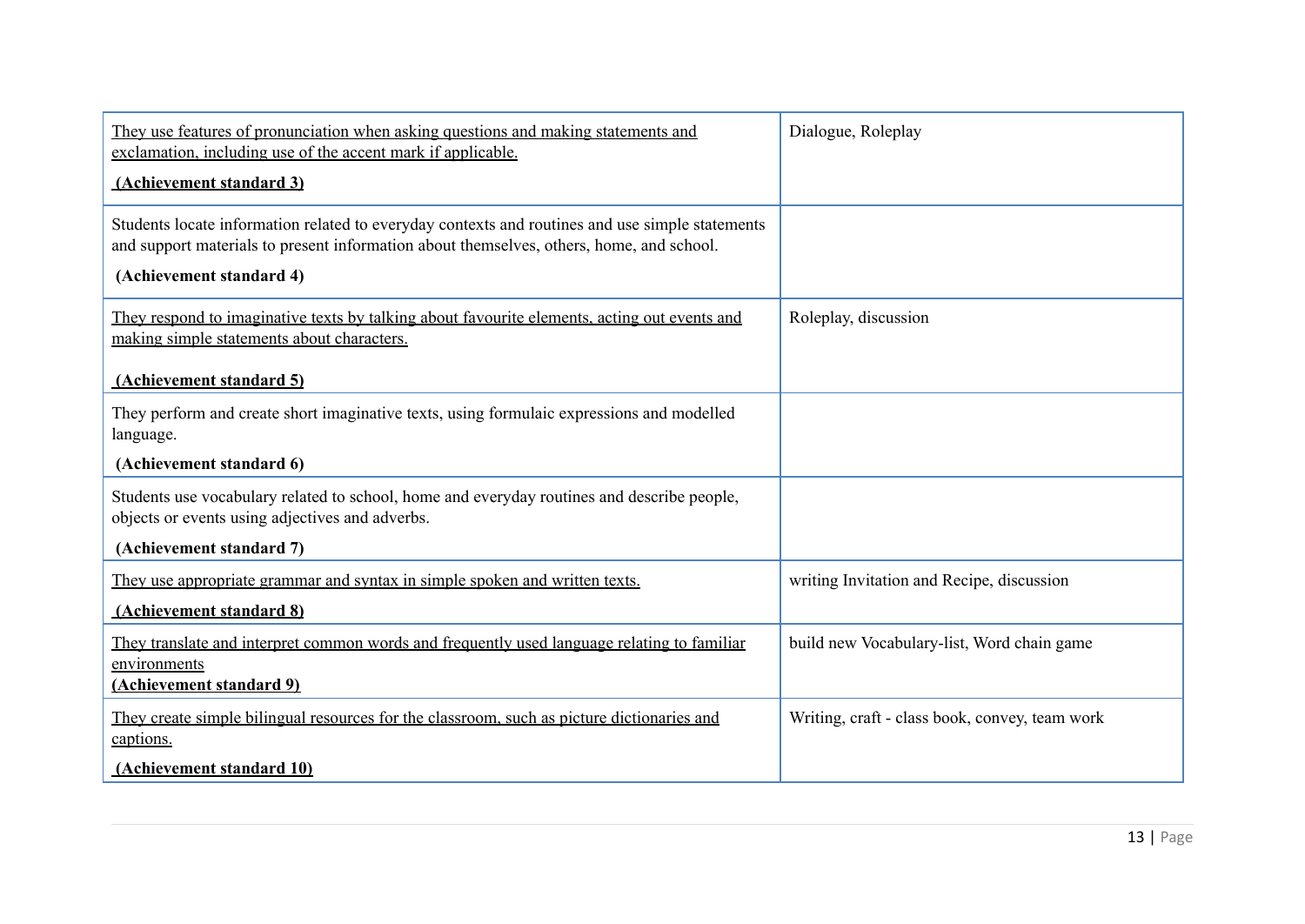| Students identify and write letters of the alphabet of the language being studied and recognise<br>sound-letter relationships.                                                                                       | Writing Invitation                     |
|----------------------------------------------------------------------------------------------------------------------------------------------------------------------------------------------------------------------|----------------------------------------|
| (Achievement standard 11)                                                                                                                                                                                            |                                        |
| They identify the structure and linguistic features of texts used in familiar contexts, such as<br>stories, songs, recipes, and conversations.                                                                       | Recipe, writing Invitation,            |
| (Achievement standard 12)                                                                                                                                                                                            |                                        |
| They provide examples of how language use varies according to the context and the purpose of<br>the exchange.                                                                                                        |                                        |
| (Achievement standard 13)                                                                                                                                                                                            |                                        |
| They recognise that languages change over time, and that languages influence each other,<br>providing examples of words in the language being studied that are borrowed from other<br>languages.                     |                                        |
| (Achievement standard 14)                                                                                                                                                                                            |                                        |
| They compare the language being studied and English, identifying similarities and differences.<br>particularly in vocabulary, behaviours and expressions related to cultural practices such as<br>special occasions. | team work, Recipe, writing Invitation, |
| (Achievement standard 15)                                                                                                                                                                                            |                                        |

## **A list of Achievement Standards**

By the end of Level 4, that is over the two-year period of Year 3 and Year 4, students performed: